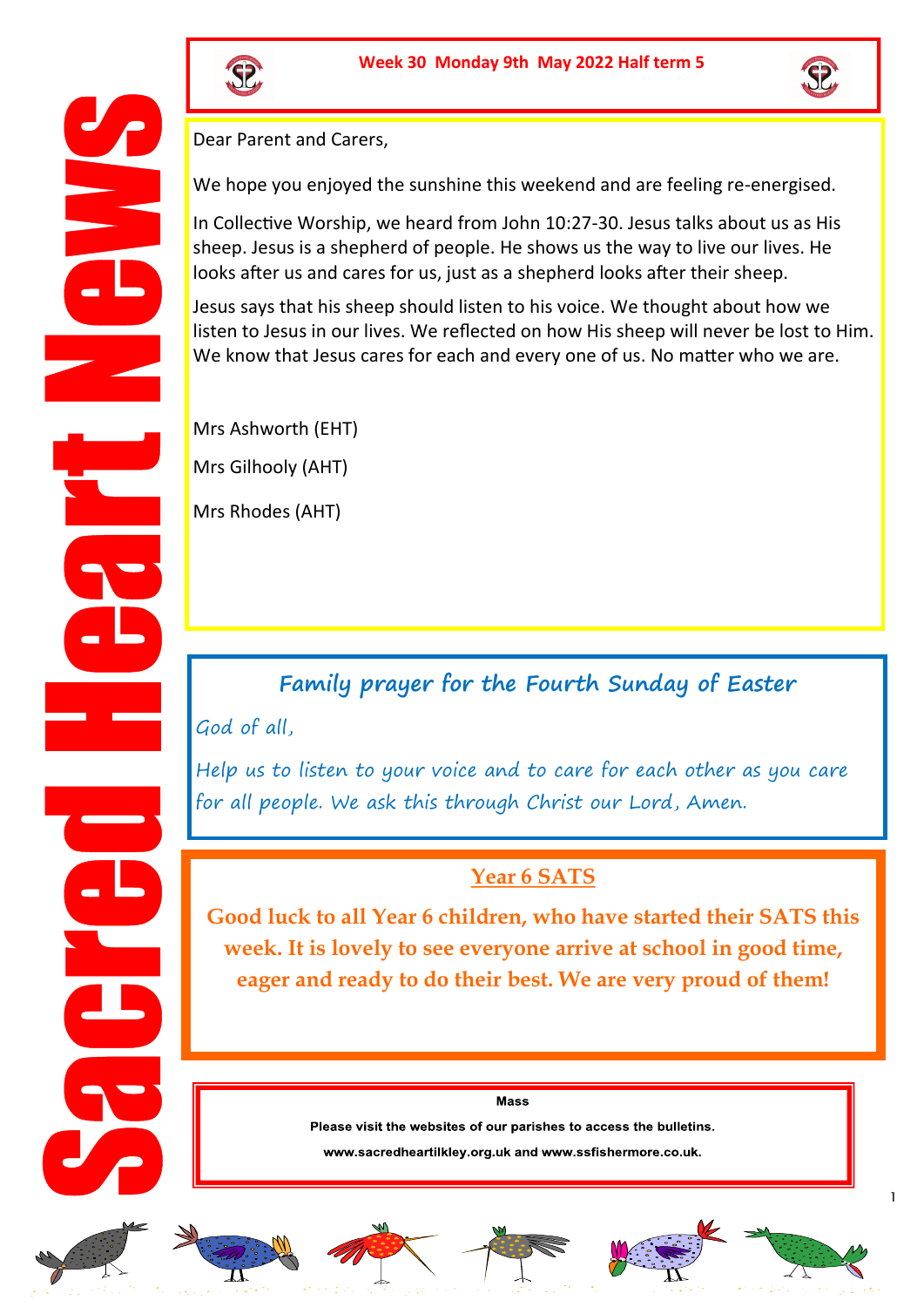Congratulations to the following children, who received a certificate today for showing the virtue of Resilience and Perseverance.

St Francis– Georgia St Peter– Bo

St Bernadette– Halina<br>
St Vincent– Dan

St Clare– Nyla St Oscar– Dang



This is our first week of celebrating the virtue **Kindness.**

I know that every act of kindness helps build God's kingdom.

"Never neglect to show kindness and to share what you have with others." (Hebrews 13:16 )

## The Queen's Platinum Jubilee

During the last week of this half-term, we plan to celebrate the Queen's Platinum Jubilee, culminating with a whole school fancy dress, picnic tea party on Friday 27th May.

Please can children bring a tea-cup from home that day and we will provide juice. Parents are invited to join us on the school field (weather permitting) from 14:20. Please bring a tea-cup for yourself and a picnic rug might also make things a little more comfortable too. We hope to finish the afternoon off with a rendition of the National Anthem.

Year 5 will be hosting a cake sale so you can enjoy a cake with your child. All proceeds will go to Friends of Sacred Heart. Any surplus cakes will be sold after school.

Each class will spend the week looking at Queen's Elizabeth's reign focussing on a particular decade. We will listen to music of that era, as well as learn about notable news stories and key events.

Friday 27th May will be a non-uniform day, where children can come to school in fancy dress for their particular decade or if preferred, they may dress up in red, white and blue.

Class decade is as follows:

St Francis– 1990s St Peter – 1960s

St Bernadette– 2000s– present day St Vincent– 1970s

 $St$  Clare–  $1980s$  St Oscar –  $1950s$